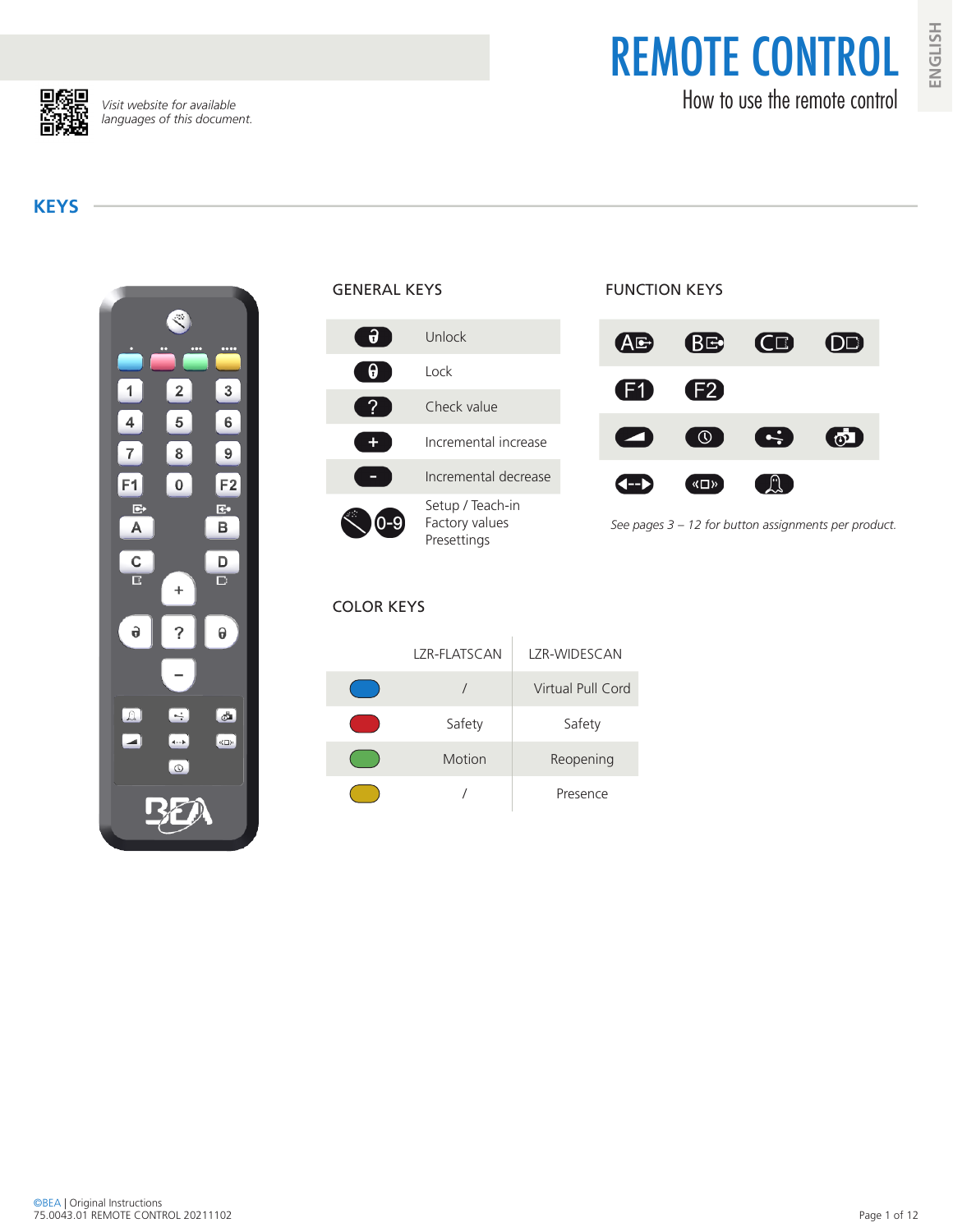#### **GENERAL REMOTE USE**



After unlocking, the red LED flashes and the sensor can be adjusted by remote control.





If the red LED flashes quickly after unlocking, you need to enter an access code from 1 to 4 digits.

To end an adjustment session, always lock the sensor.



Tech Support & Customer Service: 1-800-523-2462 | General Tech Questions: techservices-us@BEAsensors.com | Tech Docs: www.BEAsensors.com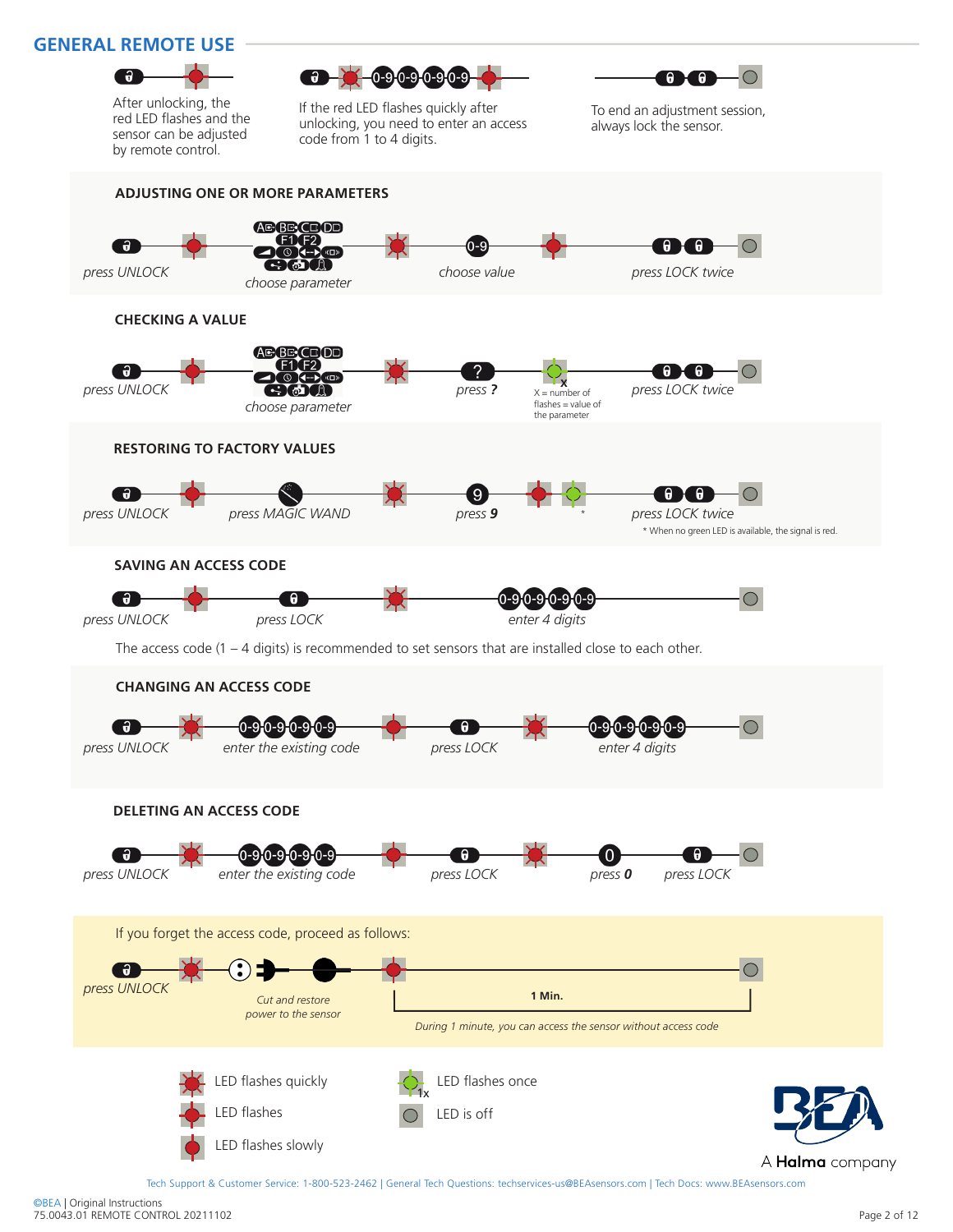#### **APPENDIX: LZR-I30 / LZR-S600 FUNCTIONS**

| <b>BUTTON</b>                          | <b>FUNCTION</b>                              | $\overline{0}$                          | 1                                                                                                                                                         | $\left[ 2 \right]$                          | $\mathbf{3}$                 | $\overline{4}$                                                                                                                                            | $\boxed{5}$                      | $6 \,$                  |                          | 8                        | 9                                      |  |
|----------------------------------------|----------------------------------------------|-----------------------------------------|-----------------------------------------------------------------------------------------------------------------------------------------------------------|---------------------------------------------|------------------------------|-----------------------------------------------------------------------------------------------------------------------------------------------------------|----------------------------------|-------------------------|--------------------------|--------------------------|----------------------------------------|--|
| $(\sqrt{2})$                           | <b>MOUNTING SIDE</b>                         |                                         | LEFT<br>(background)                                                                                                                                      | <b>RIGHT</b><br>(background)                | LEFT                         | <b>RIGHT</b><br>(no background) (no background)                                                                                                           | <b>CENTER</b><br>(no background) |                         |                          |                          |                                        |  |
| <b>AG</b>                              | OPTIONAL FIELD WIDTH                         |                                         |                                                                                                                                                           |                                             |                              | <b>130:</b> no field = 000 / minimum = 020 / maximum = 360 / default = 200<br><b>S600:</b> no field = 000 / minimum = 020 / maximum = 984 / default = 400 |                                  |                         |                          |                          |                                        |  |
| <b>BE</b>                              | <b>OPTIONAL FIELD HEIGHT</b>                 |                                         | <b>130:</b> no field = 000 / minimum = 020 / maximum = 360 / default = 200<br><b>S600:</b> no field = 000 / minimum = 020 / maximum = 984 / default = 400 |                                             |                              |                                                                                                                                                           |                                  |                         |                          |                          |                                        |  |
| $\mathbf \Omega$                       | SAFETY FIELD WIDTH                           |                                         |                                                                                                                                                           |                                             |                              | <b>130:</b> no field = 000 / minimum = 020 / maximum = 360 / default = 200<br><b>S600:</b> no field = 000 / minimum = 020 / maximum = 984 / default = 400 |                                  |                         |                          |                          |                                        |  |
| $\overline{OD}$                        | SAFETY FIELD HEIGHT                          |                                         | <b>130:</b> no field = 000 / minimum = 020 / maximum = 360 / default = 200<br><b>S600:</b> minimum = 004 / maximum = $984$ / default = 400                |                                             |                              |                                                                                                                                                           |                                  |                         |                          |                          |                                        |  |
| Œ                                      | <b>ACTIVE DETECTION</b><br><b>CURTAINS</b>   | deactivate<br>curtain on<br>both fields | activate<br>curtain only on<br>optional field                                                                                                             | activate<br>curtain only<br>on safety field |                              |                                                                                                                                                           |                                  |                         |                          |                          | activate<br>curtains on<br>both fields |  |
| $\mathbf{E}$                           | UNCOVERED ZONE                               | $2$ in<br>(S600 default)                | 4 in<br>(I30 default)                                                                                                                                     | 6 <sub>in</sub>                             | 8 <sub>in</sub>              | $10$ in                                                                                                                                                   |                                  |                         |                          |                          |                                        |  |
| $\begin{pmatrix} 1 \\ 2 \end{pmatrix}$ | <b>IMMUNITY FILTER</b>                       |                                         | environment:<br>indoor                                                                                                                                    | environment:<br>outdoor low                 | environment:<br>outdoor med. | environment:<br>outdoor high                                                                                                                              | objects:<br>indoor               | objects:<br>outdoor low | objects:<br>outdoor med. | objects:<br>outdoor high |                                        |  |
| $\blacktriangleright$                  | MIN. OBJECT SIZE                             | off                                     | $2$ in                                                                                                                                                    | $4$ in                                      | $6$ in                       | 8 in                                                                                                                                                      |                                  |                         |                          |                          |                                        |  |
| $\bigcirc$                             | <b>OUTPUT ACTIVATION</b><br><b>DELAY</b>     | off                                     | $100$ ms                                                                                                                                                  | 200 ms                                      | 300 ms                       | 400 ms                                                                                                                                                    | 500 ms                           | 600 ms                  | 700 ms                   | 800 ms                   | 900 ms                                 |  |
| ŒD                                     | <b>DETECTION FIELD</b><br><b>REDIRECTION</b> | R1: optional<br>R2: safety              | R1: optional<br>or safety<br>R2: safety                                                                                                                   |                                             |                              |                                                                                                                                                           |                                  |                         |                          |                          |                                        |  |
| $\left  \cdot \right $                 | <b>OUTPUT</b><br>CONFIGURATION               |                                         | $R1: A - NO$<br>$R2: P - NC$                                                                                                                              | $R1: P - NC$<br>R2: A - NO                  | $R1: P - NC$<br>$R2: P - NC$ | $R1: A - NO$<br>R2: A - NO                                                                                                                                |                                  |                         |                          |                          |                                        |  |

*Click here for LZR-I30 User's Guide.*

*Click here for LZR-S600 User's Guide.*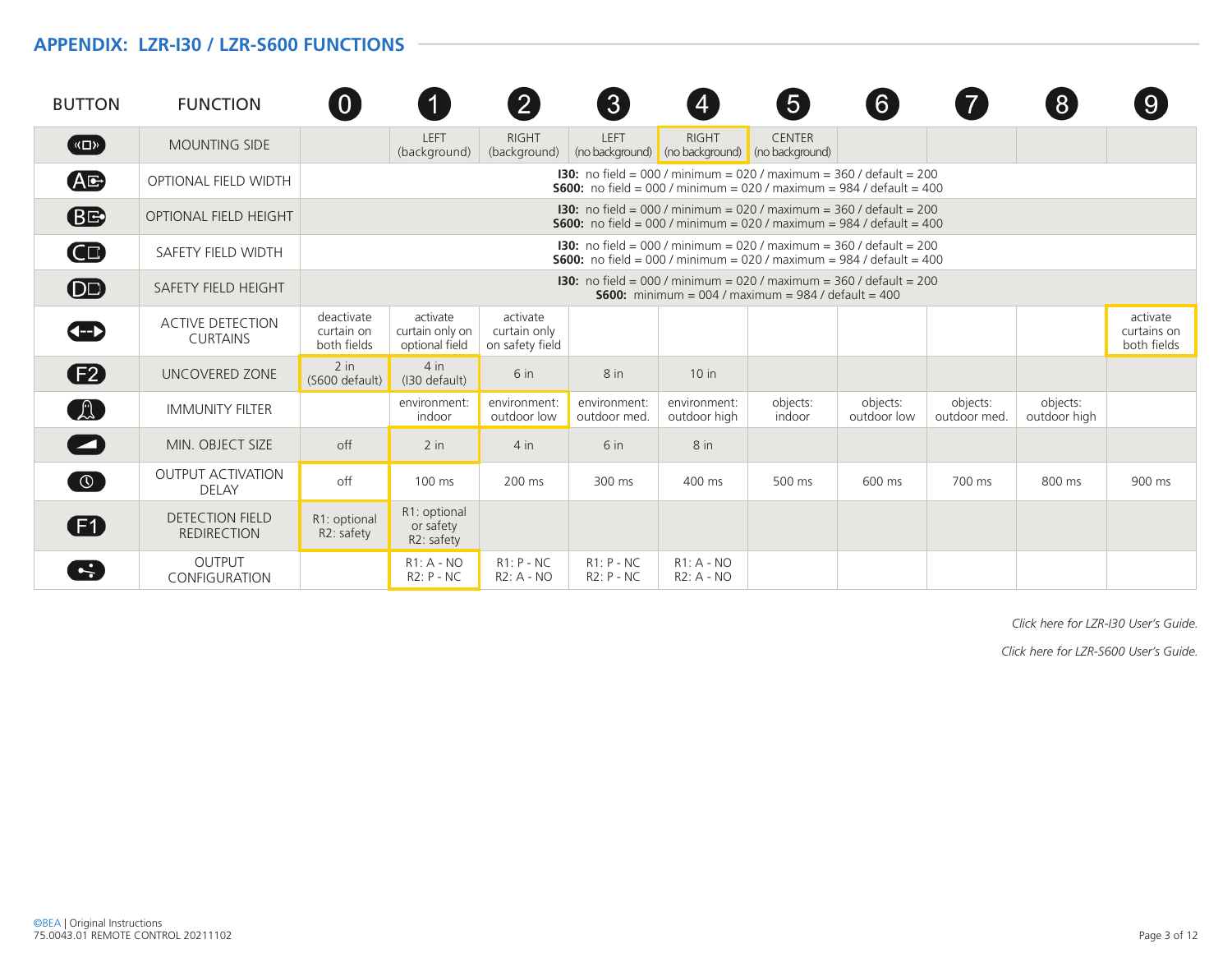### **APPENDIX: FALCON, FALCON EX, PHOENIX EX FUNCTIONS**

| <b>BUTTON</b>       | <b>FUNCTION</b>                | $\boldsymbol{0}$ | 11     | 2                       | $\boxed{3}$    | $\overline{A}$ | 6              | 6     | 7   | $\left[ 8\right]$ | $\left[9\right]$ |
|---------------------|--------------------------------|------------------|--------|-------------------------|----------------|----------------|----------------|-------|-----|-------------------|------------------|
| $\bullet$           | FIELD SIZE                     | <b>XXS</b>       | XS     |                         | >              | >              | >              | $\,>$ |     | XL                | <b>XXL</b>       |
| $\odot$             | HOLD-OPEN TIME                 | 0.5s             | 1 s    | 2 <sub>s</sub>          | 3 <sub>s</sub> | 4 s            | 5 <sub>s</sub> | 6 s   | 7 s | 8 s               | 9 s              |
| 6                   | <b>OUTPUT</b><br>CONFIGURATION |                  | active | passive                 |                |                |                |       |     |                   |                  |
| $\bigoplus$         | DETECTION MODE                 |                  | BI     | UNI                     | UNI AWAY       |                |                |       |     |                   |                  |
| $\left(\frac{1}{2}$ | <b>DETECTION FILTER</b>        |                  |        | $\bigcap$<br>$\sqrt{2}$ | 3              | $\overline{4}$ | 5              | 6     |     |                   |                  |

*Click here for FALCON Family User's Guide. Click here for FALCON EX Family User's Guide. Click here for PHOENIX EX Family User's Guide.*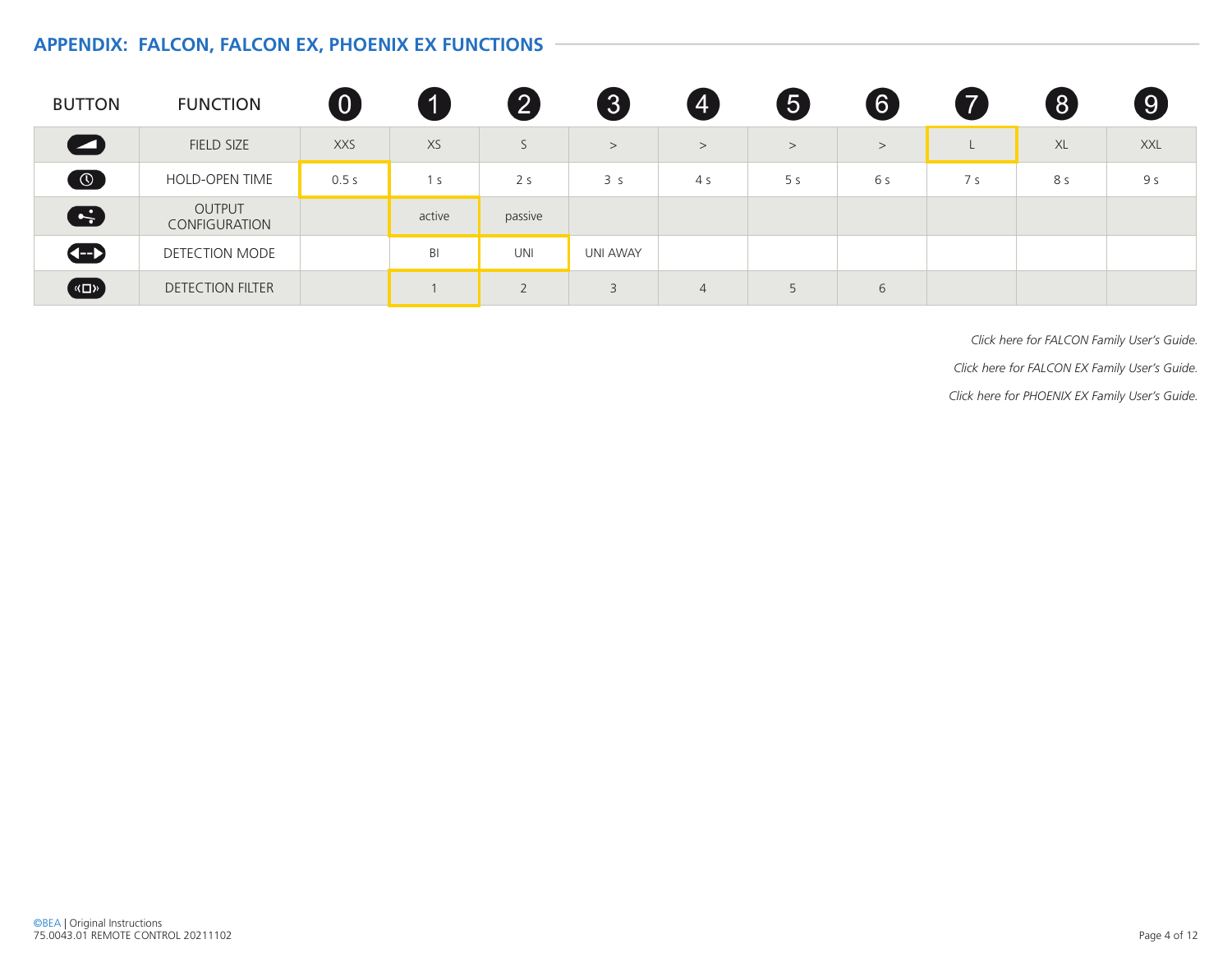#### **APPENDIX: IS40 / IS40XL FUNCTIONS**

| <b>BUTTON</b>  | <b>FUNCTION</b>                        | $\left( 0\right)$                                  | 0                                                | $\boxed{2}$                                                                                    | $\bm{3}$                                                                            | $\overline{4}$                                                                         | $\boxed{5}$                                                                                                              | $\left[ 6\right]$                                                                                                                    | 7)                | $\left( 8\right)$ | $\boxed{9}$    |
|----------------|----------------------------------------|----------------------------------------------------|--------------------------------------------------|------------------------------------------------------------------------------------------------|-------------------------------------------------------------------------------------|----------------------------------------------------------------------------------------|--------------------------------------------------------------------------------------------------------------------------|--------------------------------------------------------------------------------------------------------------------------------------|-------------------|-------------------|----------------|
| $\blacksquare$ | FIELD SIZE (SENSITIVITY)               | <b>XXS</b>                                         | XS                                               | S                                                                                              | $\,>$                                                                               | $\,>$                                                                                  | >                                                                                                                        | $\,>$                                                                                                                                | L                 | XL                | <b>XXL</b>     |
| $\bigcirc$     | HOLD-OPEN TIME                         | 0.5s                                               | 1 <sub>s</sub>                                   | 2 <sub>s</sub>                                                                                 | 3 <sub>s</sub>                                                                      | 4 <sub>5</sub>                                                                         | 5 <sub>s</sub>                                                                                                           | 6 s                                                                                                                                  | 7 <sub>s</sub>    | 8 s               | 9 <sub>s</sub> |
| $\bigoplus$    | <b>DETECTION MODE</b>                  |                                                    | B <sub>l</sub>                                   | <b>UNI</b>                                                                                     | <b>UNI AWAY</b>                                                                     |                                                                                        |                                                                                                                          |                                                                                                                                      |                   |                   |                |
| <b>KO</b>      | <b>DETECTION FILTER</b>                |                                                    | All targets in<br>motion                         | All targets<br>in motion $+$<br>interference<br>immunity                                       | Low<br>'Pedestrian/<br>Parallel traffic'<br>Rejection +<br>Interference<br>Immunity | Medium<br>'Pedestrian/<br>Parallel traffic'<br>Rejection +<br>Interference<br>Immunity | High<br>'Pedestrian/<br>Parallel traffic'<br>$Rejection +$<br>Interference<br>Immunity                                   | Extra High<br>'Pedestrian/<br>Parallel traffic'<br>Rejection +<br>Interference<br>Immunity                                           |                   |                   |                |
| Ð              | <b>OUTPUT</b><br>CONFIGURATION         | Presence<br>$+$<br>Activation:<br>standard<br>mode | Presence<br>$+$<br>Activation:<br>pulse on entry | Presence<br>$+$<br>Activation:<br>pulse on exit                                                | Presence<br>$+$<br>Activation:<br>pulse on entry<br>first / last line               | Presence<br>$+$<br>Activation:<br>pulse on exit<br>first / last line                   | Presence<br>$+$<br>Activation:<br>remains active<br>(when motion<br>is detected)<br>until presence<br>zone in<br>cleared | Presence<br>$^{+}$<br>Activation:<br>remains active<br>(when motion<br>and AIR are<br>detected) until<br>presence zone<br>in cleared |                   |                   |                |
| $\bf{O}$       | <b>FREQUENCY</b>                       |                                                    | А                                                | B                                                                                              |                                                                                     |                                                                                        |                                                                                                                          |                                                                                                                                      |                   |                   |                |
| $\odot$        | MAX. PRESENCE<br><b>DETECTION TIME</b> | 30 <sub>s</sub>                                    | 1 min                                            | 2 min                                                                                          | 5 min                                                                               | 10 min                                                                                 | 20 min                                                                                                                   | 1 <sub>hr</sub>                                                                                                                      | 1.5 <sub>hr</sub> | 2 hr              | no learn       |
| A              | AIR CURTAIN IMMUNITY                   |                                                    | low                                              | normal                                                                                         | high                                                                                |                                                                                        |                                                                                                                          |                                                                                                                                      |                   |                   |                |
| $\mathbf{E}$   | <b>TARGET SIZE</b>                     |                                                    | $\infty$                                         | <b>0000</b><br>0000                                                                            |                                                                                     | mm                                                                                     |                                                                                                                          |                                                                                                                                      |                   |                   |                |
| <b>BE</b>      | AIR PATTERN SIZE                       |                                                    | 000000<br>******<br>₩₩<br>8888                   | $\begin{smallmatrix} \star\star\star\star\star\star\star \end{smallmatrix}$<br><del>4444</del> | *******<br><b>10001</b><br>0000000                                                  | <b>oooooo</b>                                                                          |                                                                                                                          |                                                                                                                                      |                   |                   |                |

*Click here for IS40 / IS40XL User's Guide.*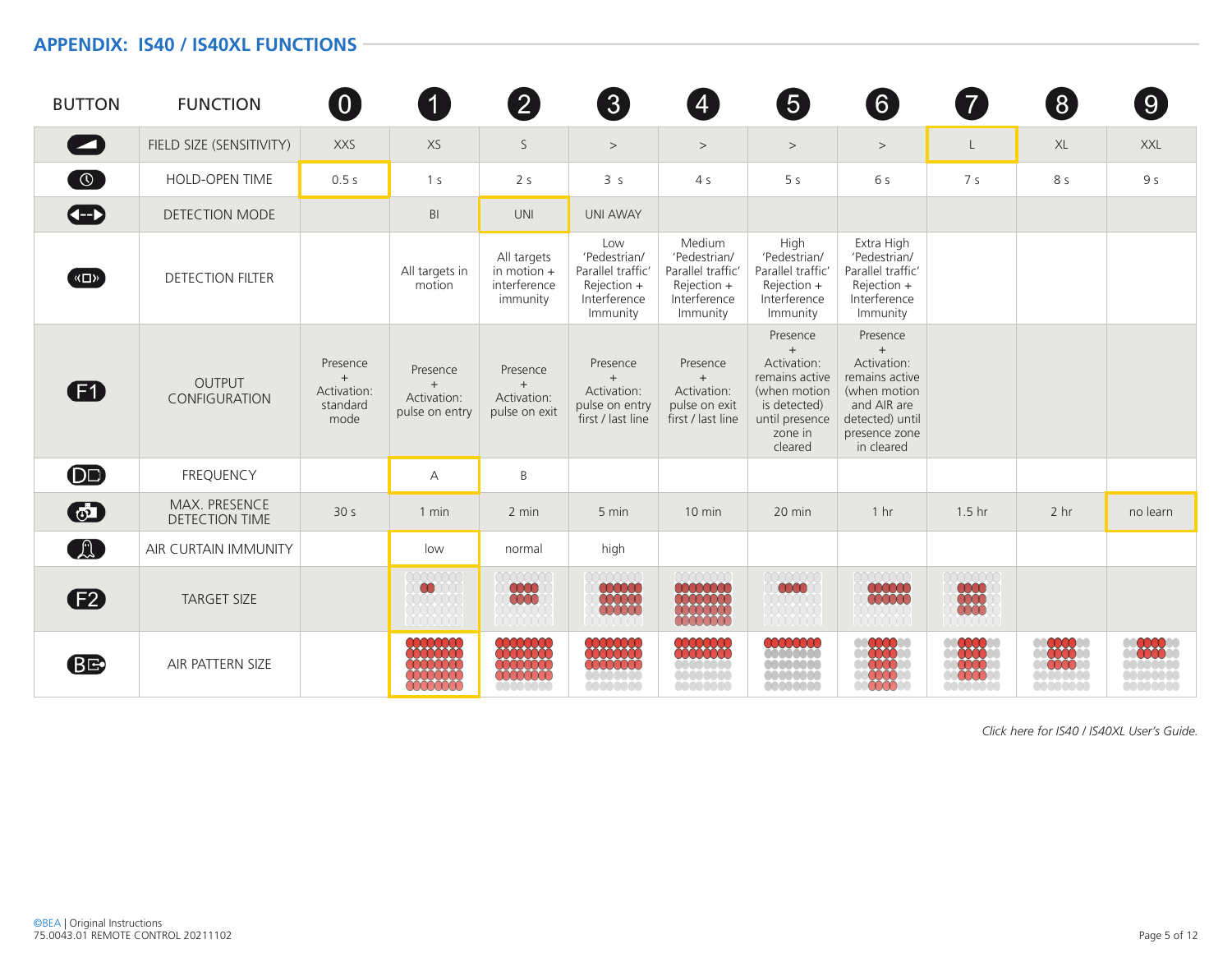#### **APPENDIX: IS40P FUNCTIONS**

| <b>BUTTON</b> | <b>FUNCTION</b>                               | $\overline{0}$                  | $\mathbf 1$                                                                                                                              | $\boxed{2}$                                       | $\left 3\right\rangle$                                       | $\vert 4 \vert$                                             | 5                                                        | $\boxed{6}$                     | $\overline{7}$       | $\left[ 8 \right]$                 | $\boxed{9}$                         |
|---------------|-----------------------------------------------|---------------------------------|------------------------------------------------------------------------------------------------------------------------------------------|---------------------------------------------------|--------------------------------------------------------------|-------------------------------------------------------------|----------------------------------------------------------|---------------------------------|----------------------|------------------------------------|-------------------------------------|
| G             | <b>RELAY CONFIGURATION</b>                    |                                 | Mot: active<br>Pres: passive                                                                                                             | Mot: passive<br>Pres: active                      | Mot: passive<br>Pres: passive                                | Mot: active<br>Pres: active                                 |                                                          |                                 |                      |                                    |                                     |
| $\mathbf{F}$  | <b>OUTPUT REDIRECTION</b>                     | ACT: presence<br>PRES: presence | ACT: AIR entry<br>pulse<br>PRES: presence                                                                                                | ACT: AIR exit<br>pulse<br>PRES: presence          | ACT: first/last<br>line AIR entry<br>pulse<br>PRES: presence | ACT: first/last<br>line AIR exit<br>pulse<br>PRES: presence | ACT: presence<br>PRES: presence                          | ACT: presence<br>PRES: presence |                      |                                    |                                     |
| <b>DD</b>     | <b>FREQUENCY</b>                              |                                 | A                                                                                                                                        | B                                                 |                                                              |                                                             |                                                          |                                 |                      |                                    |                                     |
| $\odot$       | <b>MAX. PRESENCE</b><br><b>DETECTION TIME</b> | 3 <sub>s</sub>                  | $1$ min                                                                                                                                  | 2 min                                             | 5 min                                                        | $10 \text{ min}$                                            | 20 min                                                   | 1 <sub>hr</sub>                 | 1.5 <sub>hr</sub>    | 2 <sub>hr</sub>                    | no learn                            |
| A             | <b>AIR CURTAIN IMMUNITY</b>                   |                                 | low                                                                                                                                      | normal                                            | high                                                         |                                                             |                                                          |                                 |                      |                                    |                                     |
| <b>F2</b>     | <b>TARGET SIZE</b>                            |                                 | $\mathbf{a}$                                                                                                                             | 88                                                |                                                              | tititit                                                     | 0000                                                     | <b>COOOC</b>                    | 0000<br>0000<br>0000 |                                    |                                     |
| <b>BE</b>     | AIR PATTERN SIZE                              |                                 | <b>00000000</b><br>$\begin{array}{ccc}\n\begin{array}{c}\n\downarrow \\ \downarrow \\ \downarrow\n\end{array}$<br>******<br><b>HIIII</b> | <b>COOCCOO</b><br>******<br><b>ANTI 1999</b><br>. | <b>COOCCOOC</b><br>******<br><b></b><br><u>Julian Julia</u>  | .<br>1000000<br><b>AAAAAAA</b><br><u>a da da da da</u>      | -----<br><b>*******</b><br><u>Julianus C</u><br>00000000 |                                 |                      | <b>.</b><br><u>Julian State Co</u> | -----<br>*******<br><u>Julian L</u> |

*Click here for IS40P User's Guide.*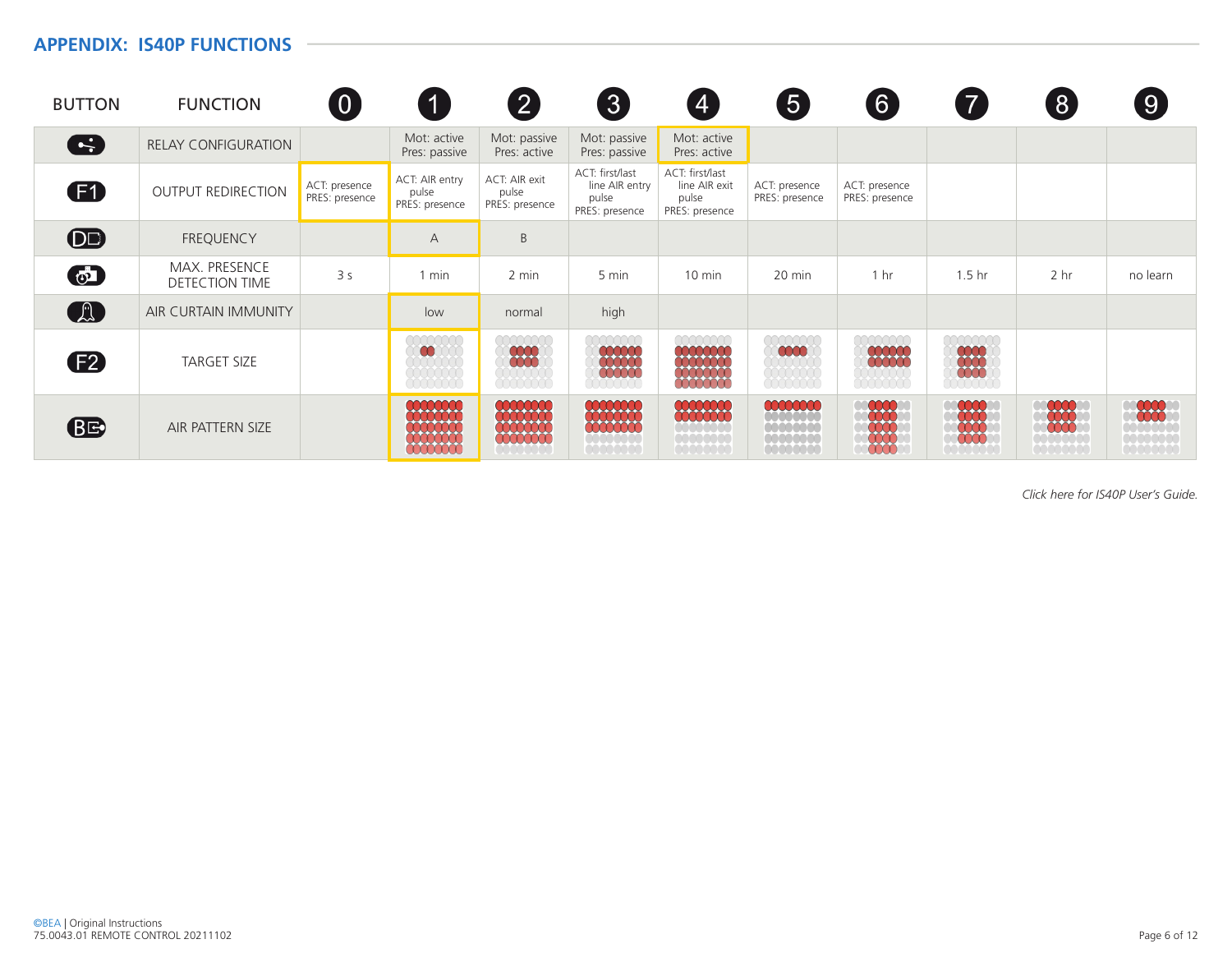#### **APPENDIX: EAGLE FAMILY FUNCTIONS**

| <b>BUTTON</b>                | <b>FUNCTION</b>         | $\boldsymbol{0}$ |                | $\bullet$      | $\boxed{3}$    | $\overline{A}$  | 6              | 6     |                | $\left( 8\right)$ | $\left(9\right)$ |
|------------------------------|-------------------------|------------------|----------------|----------------|----------------|-----------------|----------------|-------|----------------|-------------------|------------------|
| $\bullet$                    | ZONE SIZE               | <b>XXS</b>       | XS             | S              | >              | >               | >              | $\,>$ | $L^*$          | XL *              | XXL              |
| $\left( \frac{1}{2} \right)$ | <b>IMMUNITY FILTER</b>  |                  | low            | normal         | high           | >               | >              | $\,>$ | Ч.             | XL                | highest          |
| $\bigoplus$                  | <b>DETECTION MODE</b>   |                  | B <sub>l</sub> | <b>UNI</b>     | UNI MTF        | <b>UNI AWAY</b> | MTF & AWAY     |       |                |                   |                  |
| G                            | OUTPUT<br>CONFIGURATION |                  | $\overline{A}$ | P              |                |                 |                |       |                |                   |                  |
| $\odot$                      | <b>HOLD-OPEN TIME</b>   | 0.5s             | 1 <sub>s</sub> | 2 <sub>s</sub> | 3 <sub>s</sub> | 4 <sub>5</sub>  | 5 <sub>s</sub> | 6 s   | 7 <sub>s</sub> | 8 s               | 9 <sub>5</sub>   |
| $\bf{O}$                     | MOUNTING HEIGHT         |                  | $< 10$ ft **   | $> 10$ ft **   |                |                 |                |       |                |                   |                  |
| <b>E2</b>                    | <b>DOOR CONTROL</b>     |                  | auto           | open           | closed         |                 |                |       |                |                   |                  |

\* EAGLE default = 8, EAGLEHM default = 7 *Click here for EAGLE Family User's Guide.*

\*\* EAGLE default = 1, EAGLEHM default = 2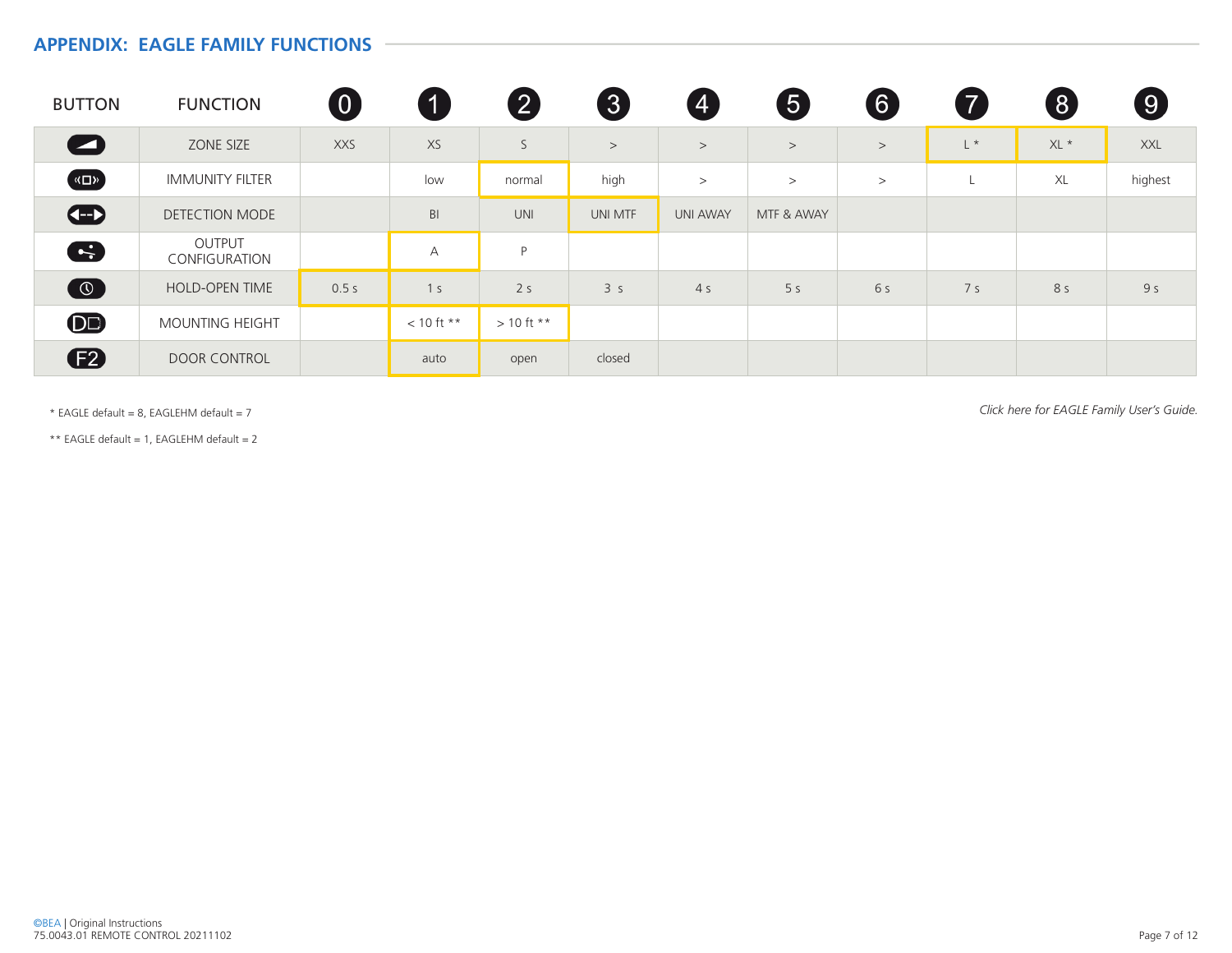#### **APPENDIX: BODYGUARD-T FUNCTIONS**

| <b>BUTTON</b>          | <b>FUNCTION</b>                | $\overline{0}$  |                           | $\left[ 2 \right]$                | 3                             | $\bf 4$                   | 5                                    | $\boxed{6}$                |                     | $\mathcal{S}$        | $\left[9\right]$ |
|------------------------|--------------------------------|-----------------|---------------------------|-----------------------------------|-------------------------------|---------------------------|--------------------------------------|----------------------------|---------------------|----------------------|------------------|
| $\mathbf \Omega$       | <b>INTERFACE</b>               |                 | new style                 | old style<br>(LO21)               |                               |                           |                                      |                            |                     |                      |                  |
| (F2)                   | DOOR CONTROL                   |                 | normal                    | door<br>permanently<br>open       | door<br>permanently<br>closed |                           |                                      |                            |                     |                      |                  |
| $\mathbf \mathbf G$    | <b>MODES OF OPERATION</b>      | normal          | MP mode                   | Record mode                       |                               |                           |                                      |                            |                     |                      |                  |
| $\overline{\text{OD}}$ | <b>INFRARED FREQUENCY</b>      |                 | Mode: normal<br>Freq: low | Mode: normal<br>Freq: high        | Mode: quiet<br>Freq: low      | Mode: quiet<br>Freq: high |                                      |                            |                     |                      |                  |
|                        | SENSITIVITY                    | min             | $\,>$                     | $\,>$                             | $\,>$                         | $\,>$                     | $\,>$                                | $>$ *                      | $>$ *               | $\,>$                | $\,>$            |
| $\bigcirc$             | HOLD TIME                      | 0.5s            | >                         | $\,>$                             | $\,>$                         | >                         | >                                    | >                          | >                   | >                    | 9 <sub>5</sub>   |
| G                      | <b>OUTPUT</b><br>CONFIGURATION |                 | N.O.                      | N.C.                              |                               |                           |                                      |                            |                     |                      |                  |
| $\odot$                | <b>AUTO-LEARN TIME</b>         | 30 <sub>s</sub> | 1 <sub>m</sub>            | 2 <sub>m</sub>                    | 3 <sub>m</sub>                | 5 <sub>m</sub>            | 7 <sub>m</sub>                       | 10 <sub>m</sub>            | 15 <sub>m</sub>     | 10 <sub>s</sub>      | infinite         |
| $\bigoplus$            | PATTERN WIDTH                  |                 | wide<br>(closed door)     | middle<br>(open door)             | asymm. left<br>narrow         | asymm. right<br>narrow    | narrow left                          | narrow right               | asymm. left<br>wide | asymm. right<br>wide | center narrow    |
| ( «□»)                 | PATTERN DEPTH                  |                 | deep<br>(threshold on)    | medium<br>(threshold on,<br>open) | limited<br>(threshold on)     | deep<br>(threshold off)   | medium<br>(threshold off,<br>closed) | limited<br>(threshold off) |                     |                      |                  |
|                        | <b>IMMUNITY</b>                |                 | low<br>(normal)           | medium<br>(rain)                  | high<br>(snow)                |                           |                                      |                            |                     |                      |                  |

*Click here for IS40 / IS40XL User's Guide.* \* default 6 = door closed, default 7 = door open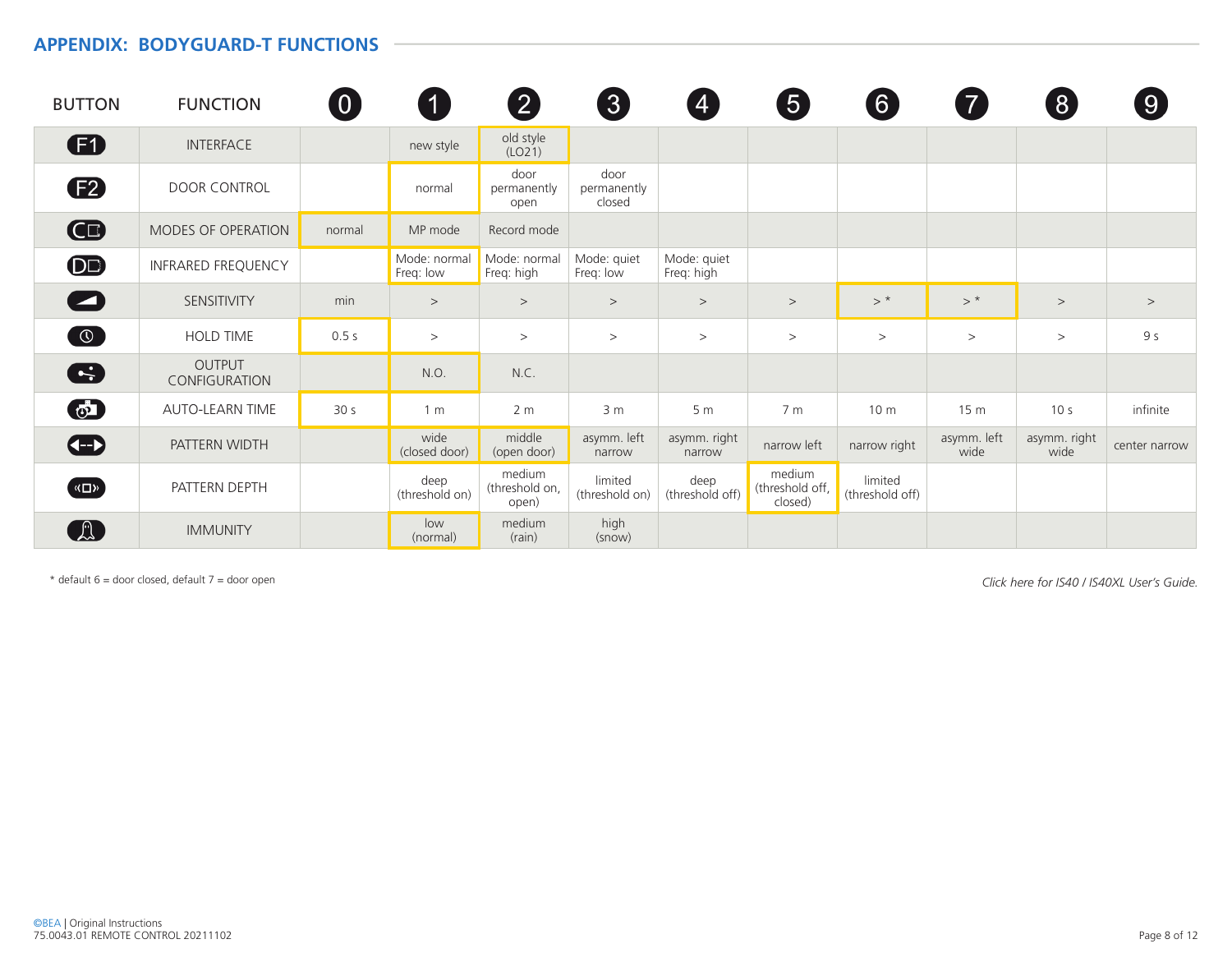#### **APPENDIX: LZR-FLATSCAN SW FUNCTIONS**

| <b>BUTTON</b> | <b>FUNCTION</b>                               | $\overline{0}$ |                        |                        | 3                                                              |                        | 5      | $6 \overline{6}$  |                   | $\left[ 8 \right]$ | $\left( 9\right)$ |
|---------------|-----------------------------------------------|----------------|------------------------|------------------------|----------------------------------------------------------------|------------------------|--------|-------------------|-------------------|--------------------|-------------------|
| <b>AG</b>     | PINCH ZONE WIDTH                              |                |                        |                        | no field = 000 / minimum = 001 / maximum = 040 / default = 015 |                        |        |                   |                   |                    |                   |
| <b>BE</b>     | PINCH ZONE HEIGHT                             |                |                        |                        | no field = 000 / minimum = 001 / maximum = 157 / default = 157 |                        |        |                   |                   |                    |                   |
| GB            | DOOR LEAF WIDTH                               |                |                        |                        | no field = 000 / minimum = 001 / maximum = 157 / default = 157 |                        |        |                   |                   |                    |                   |
| <b>DE</b>     | <b>DOOR LEAF HEIGHT</b>                       |                |                        |                        | no field = 000 / minimum = 001 / maximum = 157 / default = 157 |                        |        |                   |                   |                    |                   |
| S             | <b>OUTPUT</b><br><b>CONFIGURATION</b>         |                | <b>R1: NO</b><br>R2:NC | R1:NC<br><b>R2: NO</b> | R1:NC<br><b>R2: NC</b>                                         | R1:NO<br><b>R2: NO</b> |        |                   |                   |                    |                   |
| A             | <b>IMMUNITY FILTER</b>                        |                | low                    | $\,>$                  | $\rm{>}$                                                       | >                      | >      | >                 | >                 | >                  | high              |
| (F2)          | UNCOVERED ZONE                                |                | $\frac{3}{4}$ in       | $1\frac{1}{2}$ in      | $2\frac{1}{4}$ in                                              | $3$ in                 | $4$ in | $4\frac{3}{4}$ in | $5\frac{1}{2}$ in | $6\frac{1}{4}$ in  | $7$ in            |
| («□»          | <b>ANTIMASKING &amp;</b><br><b>BACKGROUND</b> | OFF / OFF      | OFF / ON               | ON / OFF               | ON / ON                                                        |                        |        |                   |                   |                    |                   |

*Click here for LZR-FLATSCAN SW User's Guide.*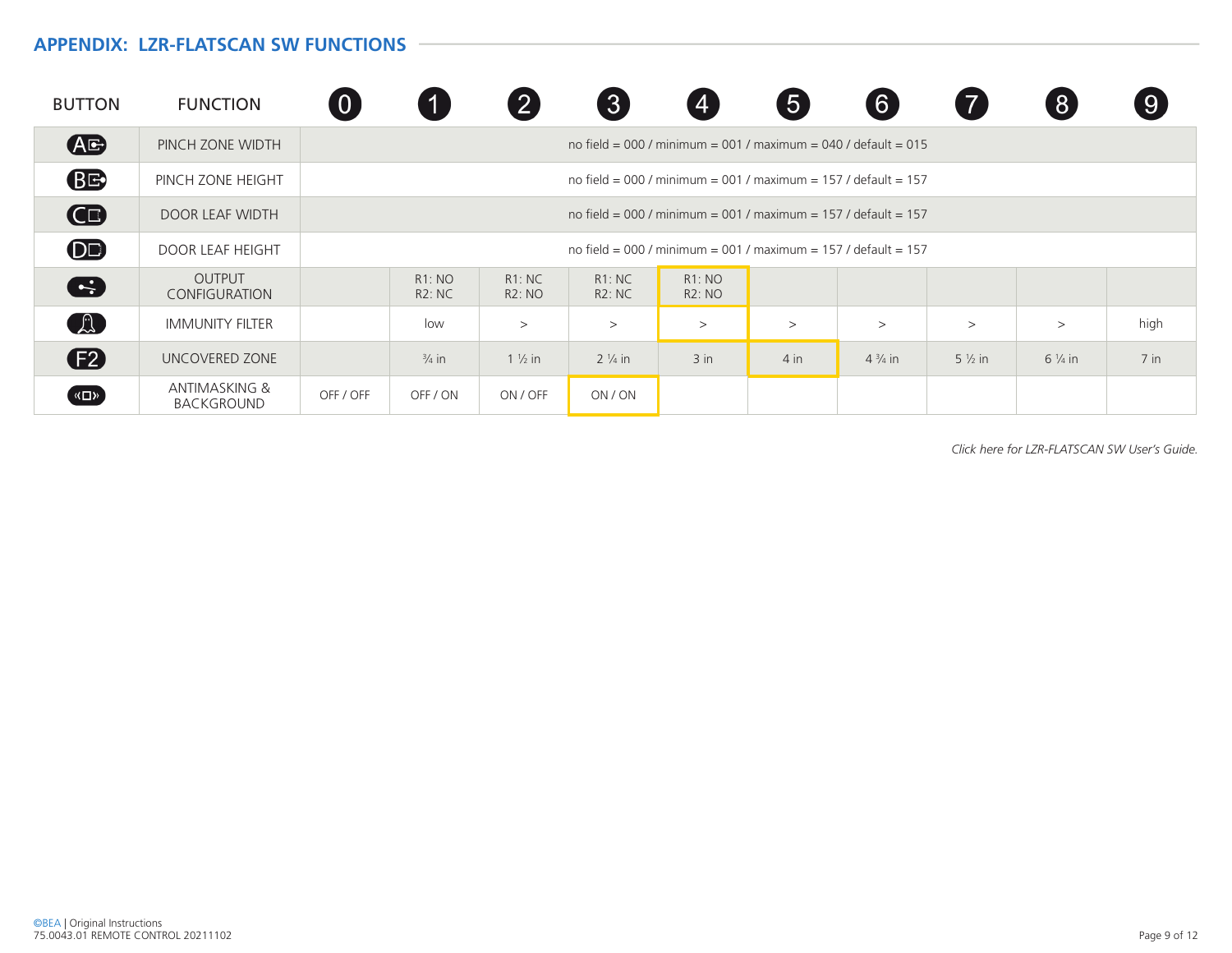## **APPENDIX: LZR-FLATSCAN 3D SW FUNCTIONS**

| <b>BUTTON</b>    | <b>FUNCTION</b>                | 0         |                  | $\mathbf{2}$      | 8                 | $\boldsymbol{4}$                                               | 5      | 6 <sup>1</sup>    |                   | 8 | $\boxed{9}$ |
|------------------|--------------------------------|-----------|------------------|-------------------|-------------------|----------------------------------------------------------------|--------|-------------------|-------------------|---|-------------|
| <b>AG</b>        | PINCH ZONE WIDTH               |           |                  |                   |                   | no field = 000 / minimum = 001 / maximum = 040 / default = 015 |        |                   |                   |   |             |
| Œ                | <b>DOOR LEAF WIDTH</b>         |           |                  |                   |                   | no field = 000 / minimum = 001 / maximum = 157 / default = 157 |        |                   |                   |   |             |
| $\bigcirc$       | <b>DOOR LEAF HEIGHT</b>        |           |                  |                   |                   | no field = 000 / minimum = 001 / maximum = 157 / default = 157 |        |                   |                   |   |             |
| C.               | OUTPUT<br><b>CONFIGURATION</b> |           | N.O.             | N.C.              |                   |                                                                |        |                   |                   |   |             |
| (F2)             | UNCOVERED ZONE                 |           | $\frac{3}{4}$ in | $1\frac{1}{2}$ in | $2\frac{3}{8}$ in | $3\frac{1}{4}$ in                                              | $4$ in | $4\frac{3}{4}$ in | $5\frac{1}{2}$ in |   |             |
| $\left(\sqrt{2}$ | ANTIMASKING /<br>BACKGROUND    | OFF / OFF | OFF / ON         | ON / OFF          | ON / ON           |                                                                |        |                   |                   |   |             |
| <b>KH</b>        | DETECTION FIELD DEPTH          |           | 1 curtain        | 2 curtains        | 3 curtains        | 4 curtains                                                     |        |                   |                   |   |             |

*Click here for LZR-FLATSCAN 3D SW User's Guide.*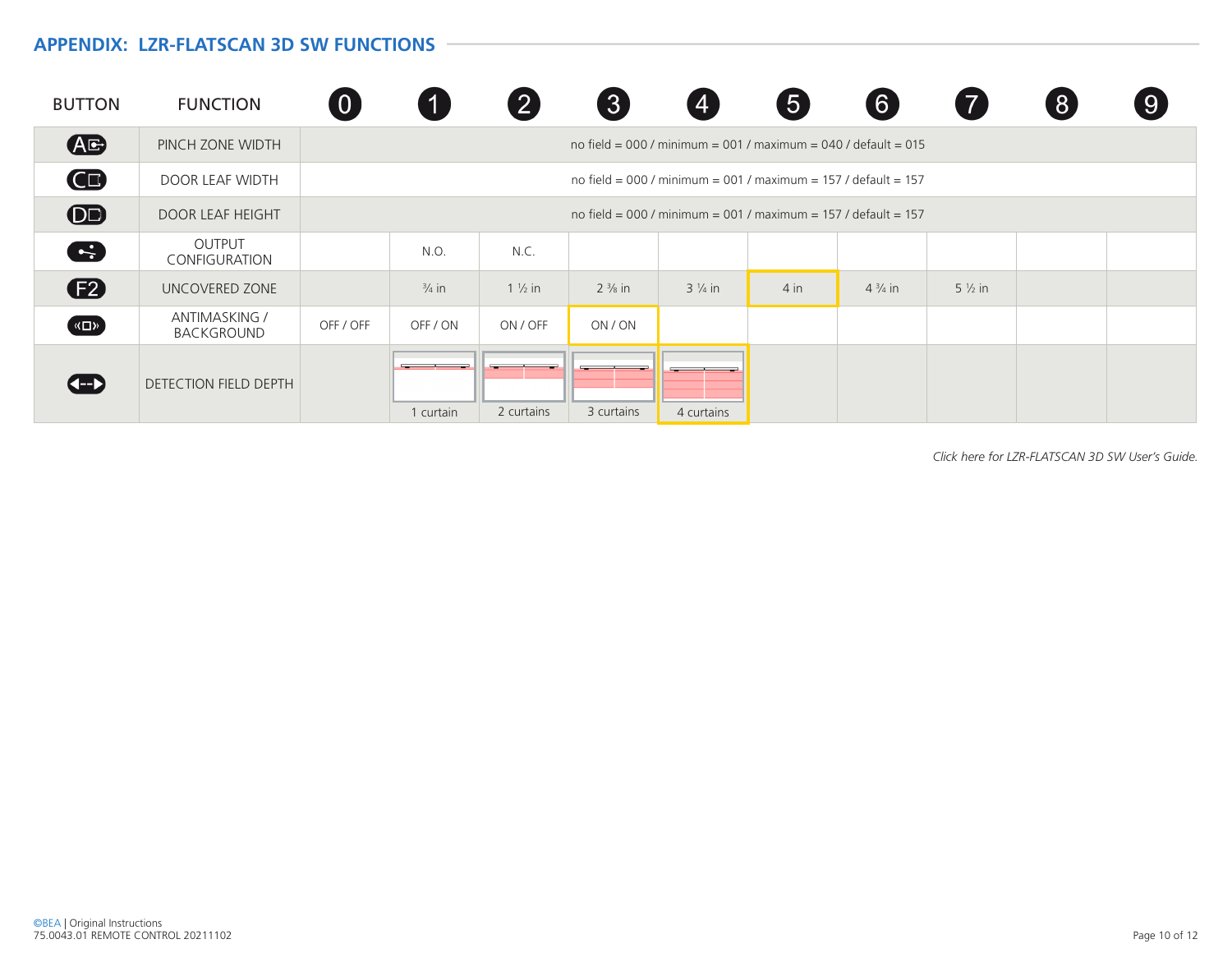### **APPENDIX: ULTIMO FUNCTIONS**

| <b>BUTTON</b>                | <b>FUNCTION</b> | $\boldsymbol{0}$ | $\blacksquare$ | $\boldsymbol{2}$ | 3            | 4              | 5     | 6      | 7              | 8      | 9          |
|------------------------------|-----------------|------------------|----------------|------------------|--------------|----------------|-------|--------|----------------|--------|------------|
| $\mathbf \Omega$             | IR:Width        |                  | wide           | $\,<$            | narrow       |                |       |        |                |        |            |
| <b>BE</b>                    | IR:Curtains     | $\mathsf{O}$     |                | $\overline{2}$   | $\mathsf{3}$ | $\overline{4}$ | 5     | 6      | $\overline{7}$ |        |            |
| $\bigcirc$                   | IR:Immunity     |                  |                | normal           | outdoor      | enhanced       |       |        |                |        |            |
| $\odot$                      | IR:PresTime     |                  |                | 30 sec           | 1 min        | 2 min          | 5 min | 10 min | 20 min         | 60 min | infinite   |
| $\bullet$                    | Rad:Fieldsize   | small            | $\,>$          | $\,>$            | $\,>$        | $\,>$          | $\,>$ | $\,>$  | $\,>$          | $\,>$  | large      |
| $\bigoplus$                  | Rad:Direction   | off              | $B  \ll  $     | UNI >            | MTF <        |                |       |        |                |        |            |
| $\left( \frac{1}{2} \right)$ | Rad: Immunity   |                  | low            | $\,>$            | $\,>$        | $\,>$          | $\,>$ | $\,>$  | $\,>$          | $\,>$  | high       |
| Ð                            | Out1Funct *     | off              | RAD or IR      |                  |              |                |       | RAD    |                |        |            |
| 8                            | Out1Logic       |                  | N.O.           | N.C.             |              |                |       |        |                |        |            |
| $\odot$                      | Out1HoldTime    | $0.5$ sec        | 1 sec          | 2 sec            | 3 sec        | 4 sec          | 5 sec | 6 sec  | 7 sec          | 8 sec  | 9 sec      |
| Æ                            | InTestMode      | off              | on $**$        |                  |              |                |       |        |                |        |            |
| S                            | FactoryRst      |                  |                |                  |              |                |       |        |                | full   | partial ** |

\* The sensor LED will briefly flash RED during monitoring communication with the door control. This indicates that external monitoring is *Click here for ULTIMO User's Guide.* functional. Monitoring functionality must be active on the sensor and door control, and monitoring wires must be properly connected to the door control.

\*\* Partial reset is only available via remote control. Partial restores all adjustable settings except Out1Logic and Out2Logic.